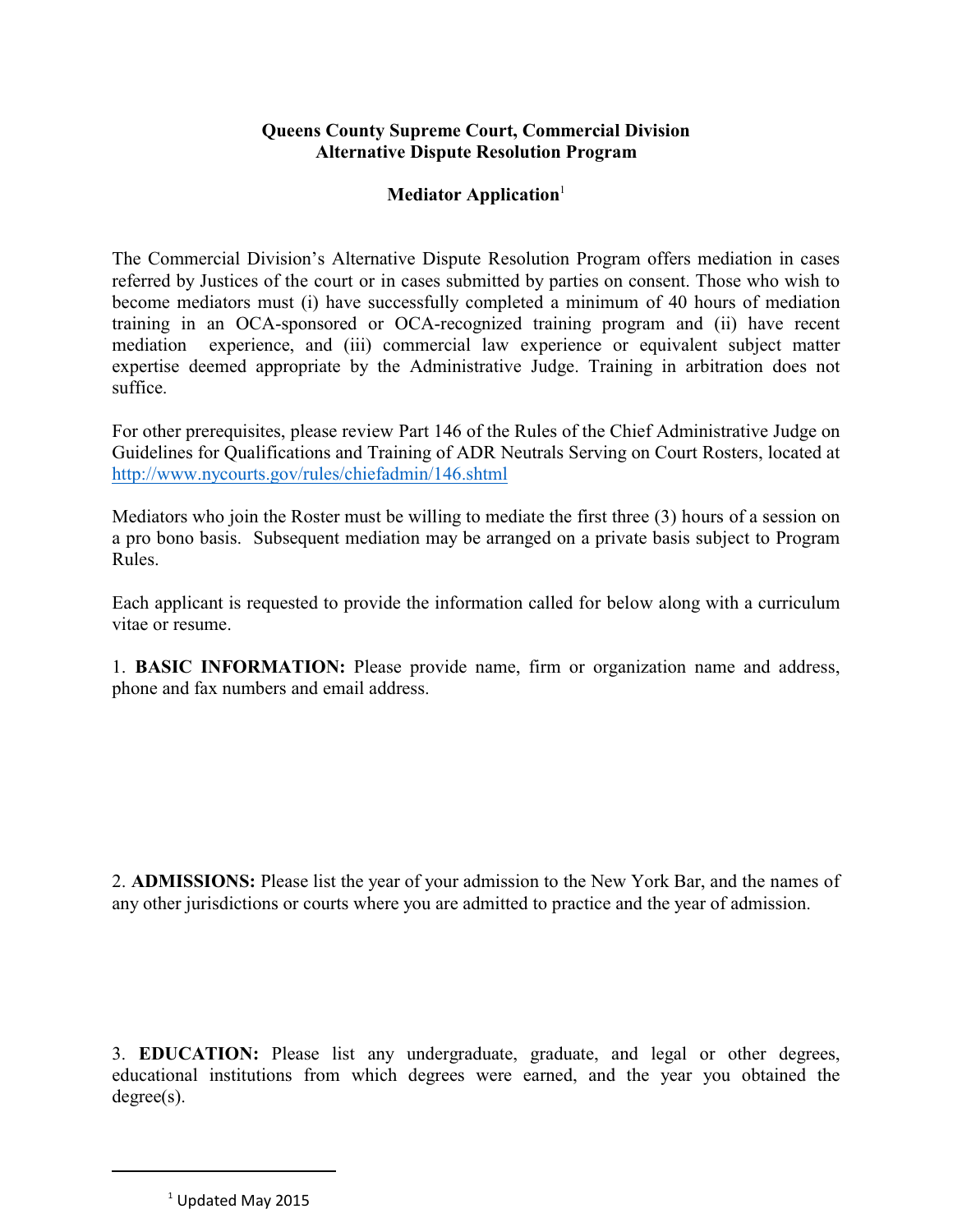4. **PROFESSIONAL BACKGROUND AND EXPERIENCE:** Please summarize your professional background and experience. With respect to the firm or organization for which you currently work and those for which you previously worked, please list your position, the years of employment there and a summary of the type of work performed, including areas of specialization.

5. **PUBLICATIONS/PRESENTATIONS:** Please list relevant publications that you authored or relevant presentations that you have given.

6. **MEDIATION EXPERIENCE:** Please list all training programs in mediation for prospective mediators that you have attended, including a description of the program (e.g., basic mediation training, commercial mediation training), the number of hours of each course, and the entity that presented the program. Please state whether you have been certified as a mediator and provide details. If you are currently serving as a mediator, please identify the court or organization where you serve. Please provide a reasonable estimate of the number of mediations for which you have served as mediator and the number of mediations in which you have represented a party.